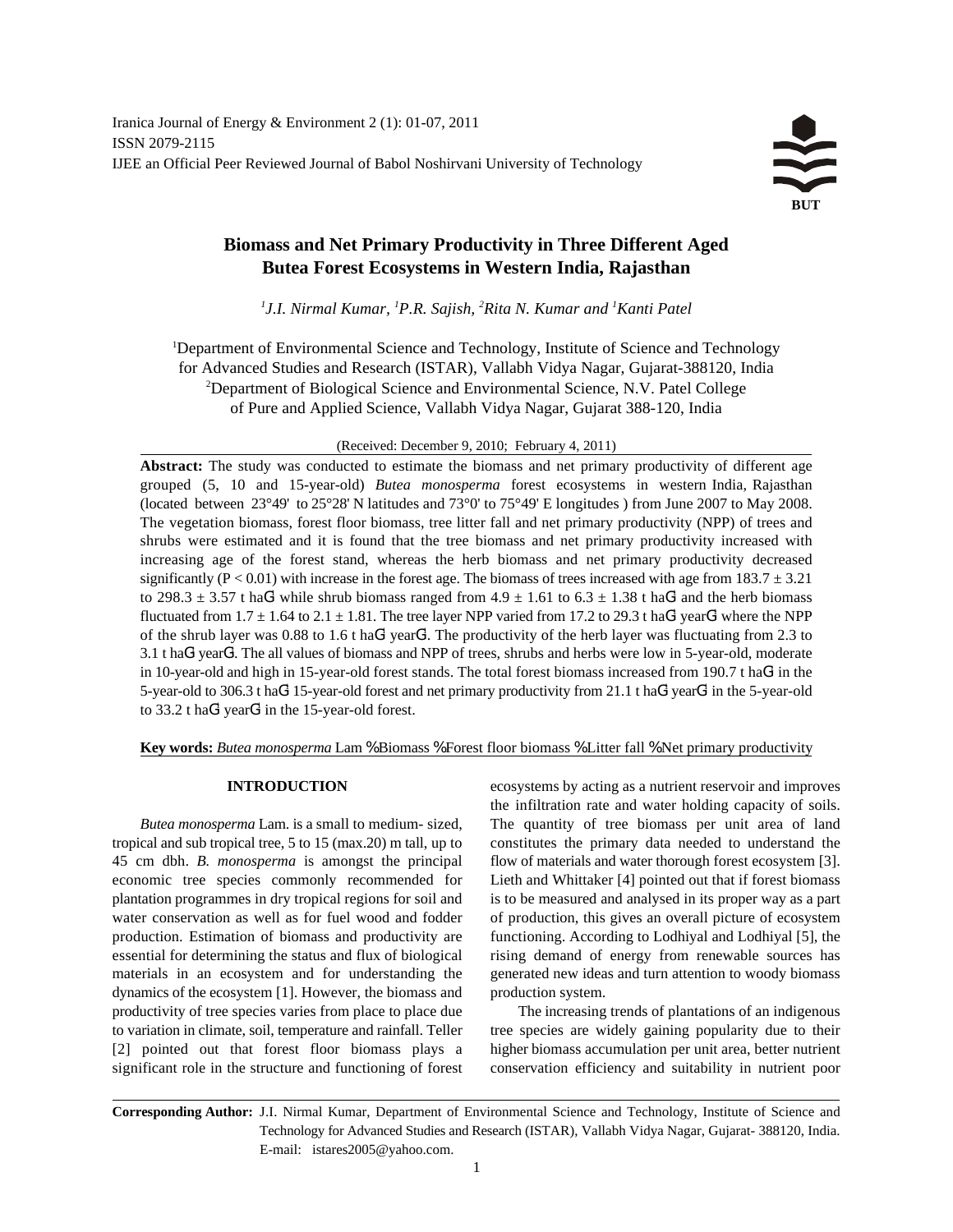out quantification and decomposition studies in dry tropical teak forests of Rajasthan. Some studies have been made over a long time regarding the biomass production of leguminous indigenous forest in India [8]. But no such studies have been carried out in Butea plantations. Therefore, in the present study an attempt has been made to find out the biomass content and net primary productivity in three different aged Butea forest ecosystems Western India, Rajasthan. Moreover, various works have been carried out by Nirmal Kumar *et al.* [9-12] in field of fuel wood properties, seasonal changes of bio elements and assessment of carbon stock in the Teak and Butea forest ecosystem, Western India, Rajasthan.

**Study Area:** The study was conducted in Butea plantation forest areas (23° 03" N latitude, 69° 30" E, longitude; altitude 579.4 m above the mean sea level) from June 2007 to May 2008 at the Udaipur district in the state of Rajasthan which is 85 km away from the Udaipur city. The climate of the study area is semi-arid. There are three distinct seasons per year; winter (November to February), summer (April to mid June) and rainy season (mid-June to mid September). The climate is tropical with maximum of 45.3°C and minimum of 28.8°C during summers. Winters are little cold with the maximum temperature rising to 26.8°C and the minimum dropping to 2.5°C. Annual rainfall during the study period was 300 mm and the relative humidity ranged between 21% and 73%. The soil is alluvial, reddish brown, to deep medium black and loamy with rocky beds. The plantation system, where the sampling done, was composed of 5 to 15 years old *Butea monosperma* forest stands with a few species of *Bambusa arundinacea, Lannea coromandelica, Wrightia tinctoria and Annona squamosa.* The trees followed by shrubs like *Jatropha curcas, Lantana camara* and associated herbaceous vegetation mostly dominated by *Cassia tora* are also found in the study area. Grazing land under Butea forest was dominated by *Cassia tora*, followed by *Achyranthes aspera*, *Blepharis maderaspatensis*, *Boerhavia diffusa* and *Cassia occidentalis*. Butea forest was protected from grazing during the study period from June 2007 to May 2008.

## **MATERIALS AND METHODS**

**Estimation of Biomass:** The total area planted with *B. monosperma* trees was 63 ha. Of this area, 5, 10 and 15- year old stand occupied 26, 17 and 20 ha respectively. The tree density in each Butea forest was  $400$  trees ha $G<sup>1</sup>$ , respectively in 5-, 10- and 15 years old forest because of similar spacing (with plant to plant and row to row

sites. Nirmal Kumar *et al.* [6, 7] have been already carried distances of 5 m $\times$  5 m in each way). A one hectare plot was sampled in each forest, which includes four replicate sub-plots of 50 m $\times$  50 m (0.25 h). To find out the accurate results, 100 trees in each sub-plot (400 trees in each forest) were measured. The height and diameter (dbh, 1.37 m) of trees were measured by Ravi's multimeter and Tree calipers, respectively, in each forest.

> For estimating density, the shrub and herb individuals were sampled in 50 quadrats of  $2 \text{ m} \times 2 \text{ m}$ and 1 m× 1 m, respectively. To estimate the biomass of Butea forest, the selective harvest technique was adopted [5, 13]. Two trees (*B. monosperma*) and two shrubs (*J. curcas* L.) of average dbh in each forest stand were harvested and separated into bole wood, bole bark, branches, twigs, leaves and reproductive parts, stump root, lateral roots and fine roots. The fresh weight of all components was determined in the field using a heavy weight spring balance or pan balance. Samples of approx. 500 g (fresh weight) of each tree component from each forest stand were taken separately to the laboratory and oven-dried at 60°C to constant weight. Using the fresh/dry weight factor, the dry weight was estimated. Regression equations were developed for each tree components. The data were subjected to the regression in the form  $Y = a + bX$ , Where, *Y* is the biomass of the component (kg), X is the dbh. The mean diameter in each forest stand was used in the regression equation of the different components to obtain an estimate of mean biomass.

> This value was then multiplied by tree density in each forest stand to obtain the total tree biomass. Like trees, regression equations were developed for finding the shrub biomass.

> For herbaceous biomass, herbs were harvested at their peak season (rainy, September, 2009) from 10, 50 m× 50 m, quadrats. The harvested material was divided into aboveground and belowground components fresh weight and dry weight was determined for each herb component. The total vegetation biomass was obtained by summing biomass values of trees, shrubs and herbs for each forest stand.

> **Calculation of NPP:** After the selecting a permanent sample plot (area: 1 ha) in each forest stand, 50 trees and shrubs in each sub-plot were marked with white paint at breast height in June 2007 to assess diameter increments at annual intervals. The diameters of marked trees and shrubs were measured again in May 2008. The mean diameter increments for each diameter class were then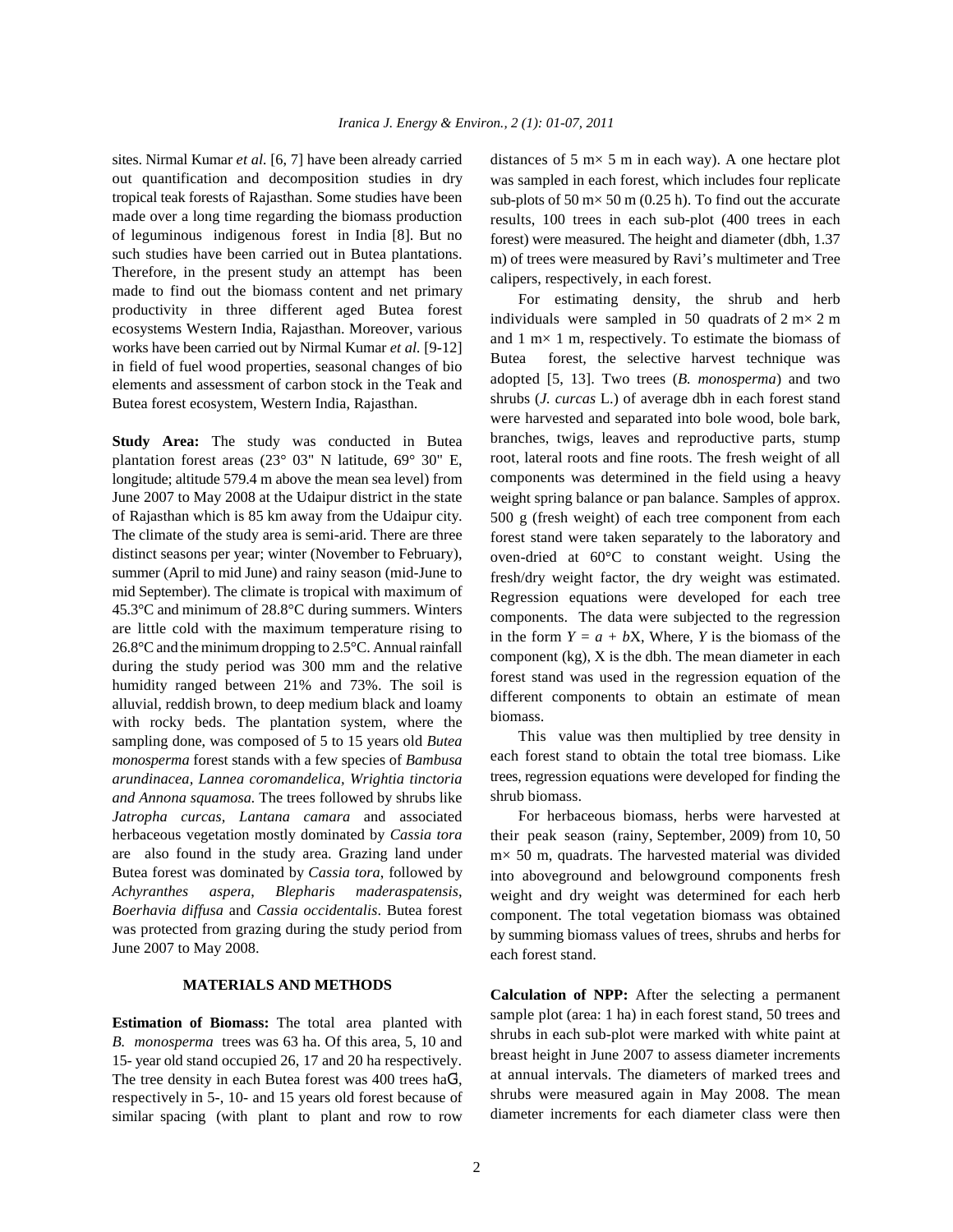calculated. The net primary productivity of the different tree components [bole wood, bole bark, branches, twigs, leaves and reproductive parts stump root, lateral roots and fine roots], shrubs [ roots, stem and leaves] and herbs was calculated for each forest stand following [5, 14]. The sum of net production values of tree, shrub and herb layers yielded the total net primary production of the plantation site.

Data for forest floor litter were collected from ten,  $50 \times 50$  cm randomly placed quadrats once in each season, i.e. rainy, winter and summer. All the live and dead herbaceous shoots in each quadrat were first harvested at ground level. The litter on the forest floor was then collected carefully, avoiding contamination with soil as much as possible and categorized into: (a) fresh leaf litter; (b) partly decomposed litter; (c) wood litter; and (d) miscellaneous litter (consisting of material other than the above). The collections were brought to the laboratory separately by category and oven- dried weights were determined.

The litter input was measured by placing ten litter traps randomly on the forest floor in each site. Each trap was  $50 \times 50$  cm with 15 cm high wooden sides and fitted with a nylon net bottom. The litter was collected at monthly intervals during the study period, separated into leaf, wood, bark and reproductive parts. The samples were weighed after oven drying at 60°C to constant weight.

The biomass (above- and below-ground) and herbs on all sites was determined during their peak growth in September 2007. This value was assumed equal to net herb production. The sum of net production values of tree, shrub and herb layers yielded the total net primary production of the plantation site.

## **RESULTS AND DISCUSSION**

**Biomass:** The regression coefficients for all the above ground and belowground components of trees is given in Table 1. The selection of independent variable, dbh, was occasioned by the ease and accuracy in these measurements. It is evident from  $r^2$ - values, the relations of biomass with the dbh were found to be quite satisfactory. The calculation of biomass through  $X^2h$ method (*h* being height) has not been used because the  $r^2$  values from such equations did not indicate much improvement over those obtained with dbh (X). Therefore the regression model *Y=a+b*X was used for forest biomass computations. The biomass of each component and of the total tree was significantly related to the dbh.

|                                 |                  | Age of Butea forest stands (years) |           |           |  |
|---------------------------------|------------------|------------------------------------|-----------|-----------|--|
| Components                      |                  |                                    |           |           |  |
|                                 |                  | 5                                  | 10        | 15        |  |
| Bole wood                       | $\overline{a}$   | $-0.0563$                          | $-0.2284$ | $-3.2148$ |  |
|                                 | b                | 0.9354                             | 1.5442    | 2.3544    |  |
|                                 | $r^2$            | 0.9940                             | 0.9830    | 0.9850    |  |
| <b>Bole</b> bark                | $\overline{a}$   | $-3.2456$                          | $-4.2542$ | $-5.2141$ |  |
|                                 | b                | 0.2432                             | 0.4127    | 0.6314    |  |
|                                 | r <sup>2</sup>   | 0.9950                             | 0.9940    | 0.9760    |  |
| Branch <sup>†</sup>             | $\overline{a}$   | $-1.5733$                          | $-1.8955$ | $-2.4985$ |  |
|                                 | b                | 0.4605                             | 0.5983    | 0.7256    |  |
|                                 | $r^2$            | 0.9930                             | 0.9860    | 0.9890    |  |
| Twig <sup>‡</sup>               | $\overline{a}$   | $-2.0961$                          | $-4.5143$ | $-5.3565$ |  |
|                                 | b                | 0.1069                             | 0.2347    | 0.3754    |  |
|                                 | r <sup>2</sup>   | 0.9950                             | 0.9950    | 0.9790    |  |
| Leaf                            | $\overline{a}$   | $-2.1761$                          | $-2.8647$ | $-3.2548$ |  |
|                                 | b                | 0.3133                             | 0.3984    | 0.3766    |  |
|                                 | r <sup>2</sup>   | 0.9950                             | 0.9940    | 0.9680    |  |
| Reproductive parts <sup>§</sup> | $\boldsymbol{a}$ | $-0.1258$                          | $-1.6472$ | $-2.6542$ |  |
|                                 | b                | 0.0562                             | 0.0697    | 0.1842    |  |
|                                 | $r^2$            | 0.9940                             | 0.9950    | 0.9850    |  |
| Stump root <sup>1</sup>         | $\overline{a}$   | $-0.2543$                          | $-1.6214$ | $-1.0355$ |  |
|                                 | b                | 0.5354                             | 0.7354    | 0.9875    |  |
|                                 | $r^2$            | 0.9950                             | 0.9960    | 0.9860    |  |
| Lateral roots                   | $\overline{a}$   | $-0.2291$                          | $-2.3561$ | $-2.0457$ |  |
|                                 | b                | 0.1684                             | 0.3197    | 0.4021    |  |
|                                 | $r^2$            | 0.9940                             | 0.9940    | 0.9440    |  |
| Fine roots**                    | $\overline{a}$   | $-2.5487$                          | $-2.9854$ | $-4.2549$ |  |
|                                 | b                | 0.0681                             | 0.1436    | 0.1649    |  |
|                                 | r <sup>2</sup>   | 0.9940                             | 0.9940    | 0.9470    |  |

Table 1: Relationship between the biomass of tree components (Y, kg per tree) and diameter at breast height (X, cm) for Butea forests

All equations were significant at P< 0.01

Shoots of larger dimension without leaves †

 $‡$  Current shoots bearing leaves

<sup>§</sup> Includes flowers and fruits

Main root bearing 30 cm above- ground stem part ¶

|| Lateral branches of stump root (Main root) with a diameter  $>$  5mm

\*\* Roots originate from lateral roots with a diameter < 5mm and associated mycorrhizae

Table 2: Biomass of different components (t haG<sup>1</sup>) in tree, shrub and herb layers at different ages of Butea forests in Udaipur, Rajasthan

|                                 |                  | Age of Butea forest stands (years) |                  |  |  |
|---------------------------------|------------------|------------------------------------|------------------|--|--|
| Components                      | 5                | 10                                 | 15               |  |  |
| Tree layer                      | $183.7 + 3.21$   | $246.1 \pm 3.38$                   | $298.3 \pm 3.57$ |  |  |
| % of allocation in              |                  |                                    |                  |  |  |
| Bole <sup>*</sup>               | 63.6             | 67.3                               | 67.8             |  |  |
| Branch <sup>†</sup>             | 12.3             | 11.9                               | 12.8             |  |  |
| Leaf                            | 6.5              | 5.1                                | 4.3              |  |  |
| Reproductive parts              | 0.7              | 1.3                                | 1.9              |  |  |
| Coarse roots <sup>†</sup>       | 15.5             | 13.1                               | 11.6             |  |  |
| Fine roots                      | 1.4              | 1.3                                | 1.6              |  |  |
| Shrub layer                     | $4.9 \pm 1.61$   | $5.5 \pm 1.57$                     | $6.3 \pm 1.38$   |  |  |
| % of allocation in              |                  |                                    |                  |  |  |
| Above ground parts <sup>§</sup> | 69.4             | 75.2                               | 71.8             |  |  |
| Below ground parts              | 30.6             | 24.8                               | 28.2             |  |  |
| Herb layer                      | $2.1 \pm 1.81$   | $1.9 + 1.79$                       | $1.7 + 1.64$     |  |  |
| % of allocation in              |                  |                                    |                  |  |  |
| Above ground parts              | 78.6             | 76.5                               | 73.1             |  |  |
| Below ground parts              | 21.4             | 23.5                               | 26.9             |  |  |
| Total vegetation                | $190.7 \pm 2.21$ | $253.5 \pm 2.24$                   | $306.3 \pm 2.19$ |  |  |

 $80e$  wood + bole bark, which accounted for 10.0-10.2 % of the values Branch + twig, which accounted for 3.7-4.8 % of the values †

Stump root (main root) + lateral roots (lateral branches of main root), which ‡ accounted for 3.8-4.2 % of the values

 $$Stem + foliage, which accounted for 13.1-16.1 % of the values$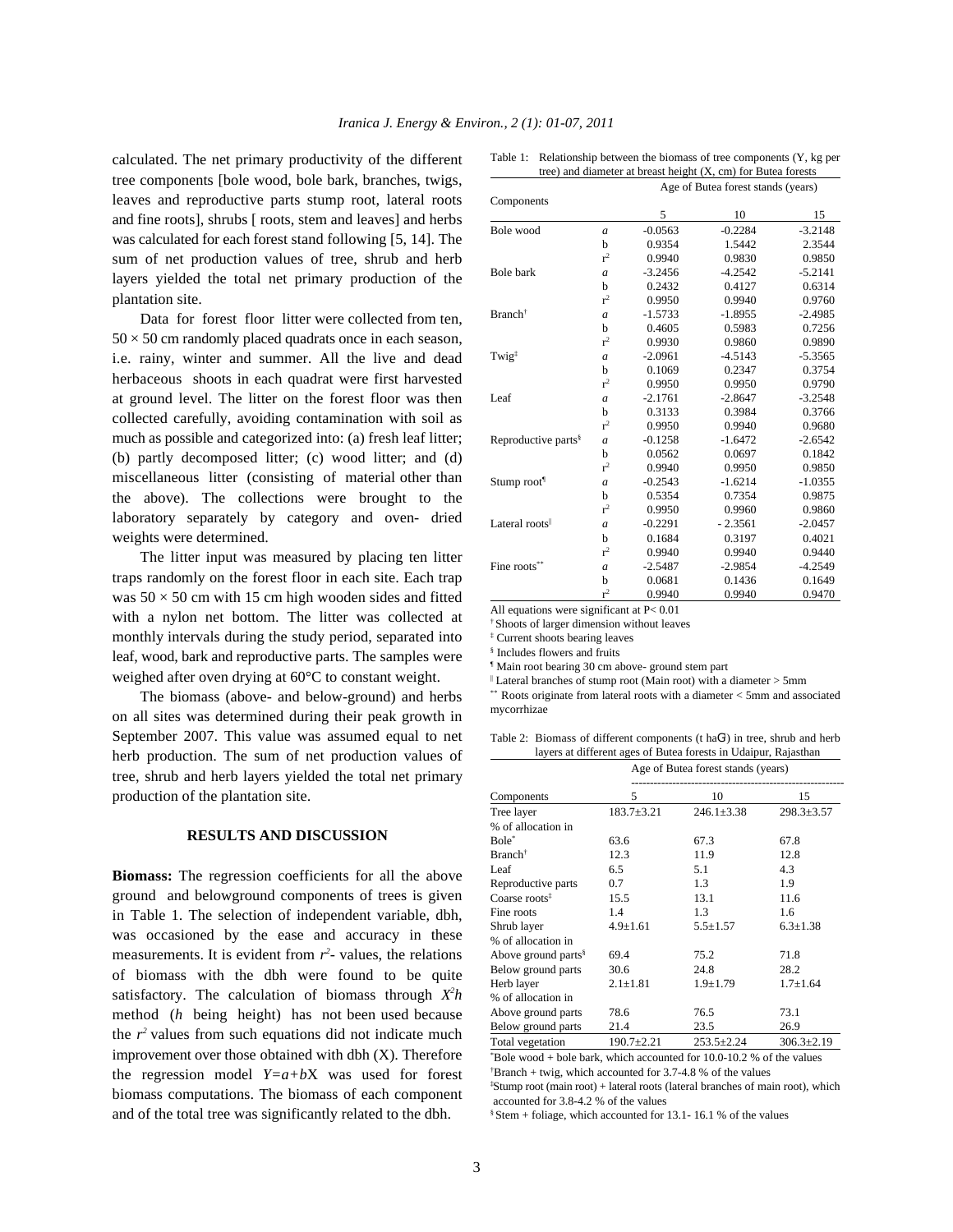Total biomass of trees increased with age from  $183.7 \pm 3.21$  in 5-year- old stand to  $298.3 \pm 3.57$  t haG<sup>1</sup> in 15-year-old stand, of which above- and below-ground parts represented percent values of 83-87 and 13-17, respectively (Table 2). Shrub biomass ranged from 4.9  $\pm$ 1.61 in 5-year-old stands to  $6.3 \pm 1.38$  t haG<sup>1</sup> in 15-year-old stand, of which stem, foliage and roots accounted for about 53-62, 13-15 and 25-31%, respectively. The herb biomass ranged from  $1.7 \pm 1.64$  in 15-year-old stand to  $2.1 \pm 1.81$  in 5-year-old stands. Of this, the above ground component accounted for 73-79%. Herb biomass decreased with increasing age of the forest stand (Table 2). This could have been probably due to decrease in light penetration because of increase in forest canopy.

The total vegetation biomass ranges from 190.7  $\pm$ 2.21(5-year-old stand) to  $306.3 \pm 2.19$  t ha $6<sup>1</sup>$  (15-year-old stand). The moderate amount of biomass has been observed in 10-year-old stands. Of this, the tree layer accounted for 96 to 98%, shrubs for 2-3% and herbs for 0.5-1% (Table 2). The present values fall with in the range reported for *Eucalyptus* stands  $(54-319 \text{ t haG}^1; \text{ by } [15])$ , 100 plus year old oak forest  $(263-301 \text{ t haG}^1; \text{ by } [16])$ , *Eucalyptus* plantation  $(319 \text{ t} \text{ haG}^1, \text{ by } [17, 18])$ .

Analysis of variance showed significant (*P< 0.01*) variations in total tree biomass and its components among plantations of different ages. The contribution of bole wood, branches, twigs, reproductive parts, lateral roots and fine roots increased with age while that of the remaining parts (Herb layer) decreased (Table 2). The contribution of root biomass to the total biomass generally decreased with age [5].

According to Harris *et al.* [19], although the importance of roots as structural, storage and physiologically active organs has been known, they have been neglected in most of the 'ecosystem studies' today because of difficulties surrounding investigation. For example, the root parts left in the soil of a mature Douglas fir accounted for only 11-18% of the weight of the total root system [20].

**Forest Floor Biomass:** The quantity of forest floor depends on canopy closure and climate. The biomass of litter on the forest floor increased with age of the forest stand. The seasonal mean total forest floor biomass (including herbaceous litter) increased from  $4.04$  t ha $G<sup>1</sup>$  in 5-year-old to 5.1 ha $G<sup>1</sup>$  in the 15-year-old stands (Table 3). The herbaceous biomass, both live and dead, however, showed a reverse trend. The same trend and the range were observed for *Populus deltoides* plantations (4.6-6.1) by [21] and *Eucalyptus* hybrid plantations (4.0-6.7 t haG<sup>1</sup>) by [22]. Frederick *et al.* [18] studied an age series of

Table 3: The average forest floor biomass (t haG<sup>1</sup>, across seasons) and turnover of litter (rate and time) in Butea forests of Udaipur, Rajasthan

|                                   | Age of Butea forest stands (years) |               |                |  |
|-----------------------------------|------------------------------------|---------------|----------------|--|
| Components                        | 5                                  | 10            | 15             |  |
| Forest floor biomass (t ha $G1$ ) | $4.04 \pm 2.11$                    | $4.92 + 2.36$ | $5.1 \pm 3.02$ |  |
| % Allocation in                   |                                    |               |                |  |
| Fresh leaf litter                 | 9.1                                | 9.6           | 10.1           |  |
| Partially and more                | 24.6                               | 28.4          | 32.3           |  |
| decomposed litter                 |                                    |               |                |  |
| Wood litter                       | 5.3                                | 11.9          | 18.5           |  |
| Miscellaneous litter*             | 24.4                               | 20.1          | 18.8           |  |
| Herbaceous litter <sup>†</sup>    | 36.6                               | 30.0          | 20.3           |  |
| Turnover rate (kg year)           | 0.94                               | 0.93          | 0.92           |  |
| Turnover time (t, year)           | 1.06                               | 1.08          | 1.09           |  |

\*Includes reproductive parts of trees and litter parts of shrubs

<sup>†</sup>Includes living and dead herbaceous material

Table 4: Litter production (t haG<sup>1</sup> yearG<sup>1</sup>) in Butea forests of Udaipur, Rajasthan

|                                   | Age of Butea forest stands (years) |            |            |
|-----------------------------------|------------------------------------|------------|------------|
| Litter components                 | 5                                  | 10         | 15         |
| Leaf litter                       | 2.38(80.1)                         | 2.91(75.0) | 3.27(70.9) |
| Wood litter*                      | 0.13(4.4)                          | 0.23(5.9)  | 0.40(8.7)  |
| Reproductive litter <sup>†</sup>  | 0.04(1.3)                          | 0.10(2.6)  | 0.194.1    |
| Miscellaneous litter <sup>‡</sup> | 0.42(14.2)                         | 0.64(16.5) | 0.75(16.3) |
| Total                             | 2.97(100)                          | 3.88(100)  | 4.61(100)  |

<sup>\*</sup>Includes barks, twigs and branches

<sup>†</sup>Includes inflorescences, pods and fruits of trees and shrubs

Includes the leaf litter of shrubs and herbs ‡

*Eucalyptus regnans* and stated that the native wood species and ferns generally increased with stand age, while herbaceous species declined.

The accumulated forest floor in the present study (Table 3) was lower than those reported for Pinus stands  $(13-110 \text{ t} \text{ haG}^1; [23])$ , oak forests  $(9.6-12.6 \text{ t} \text{ haG}^1; [24, 25])$ , *Eucalyptus saligna* (12.4 t haG<sup>1</sup>; [26]), *Eucalyptus obliqua* (18.3 t haG<sup>1</sup>; [27]), *Eucalyptus regnans* (47.5 t haG<sup>1</sup>; [28]) and *Pinus roxburghii* forests (9.6-13.6 t haG<sup>1</sup>; [29]) but is with in the range reported for eucalyptus plantations [18, 30] and close to the values reported for *Eucalyptus* hybrid plantations  $(4.0-6.7 \text{ t haG}^1; [22])$  and oak forest [14]. The smaller biomass on the forest floor indicates a high rate of decomposition under the warm and humid conditions.

Litter Fall: Seasonal fluctuations like climatic variables, latitude, exposure, altitude, soil moisture and wind velocity etc., affect variation in litter fall [29]. Leaves are a major component of the total litter input. Total litter fall ranged from 2.97 in 5-year-old-stand to 4.61 t ha $G<sup>1</sup>$  year $G<sup>1</sup>$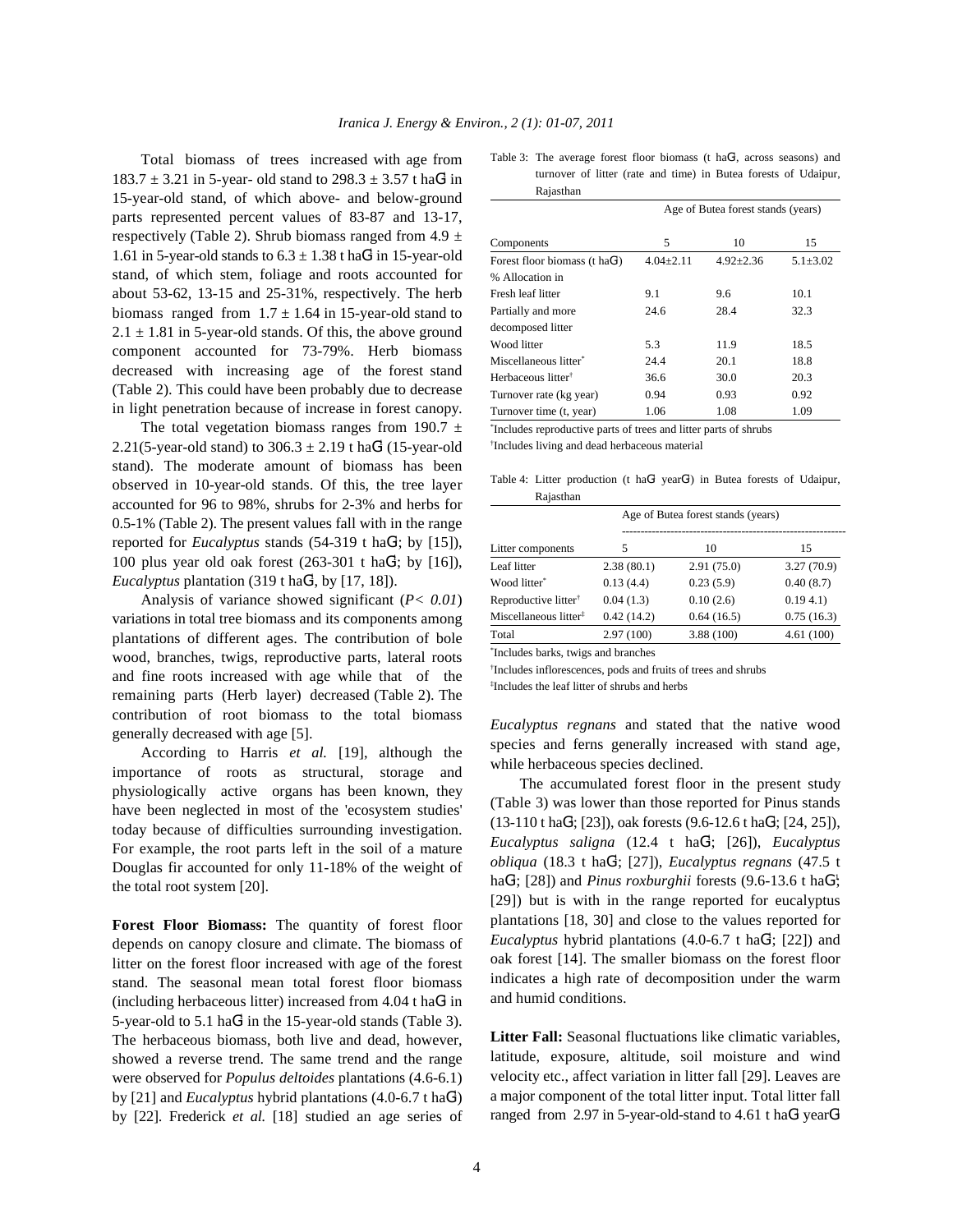| Iranica J. Energy & Environ., 2 (1): 01-07, 2011 |  |  |  |  |  |  |
|--------------------------------------------------|--|--|--|--|--|--|
|--------------------------------------------------|--|--|--|--|--|--|

| shrubs and herbs of Butea forests of Udaipur, Rajasthan |                 |                                    |                 |  |  |  |
|---------------------------------------------------------|-----------------|------------------------------------|-----------------|--|--|--|
|                                                         |                 | Age of Butea forest stands (years) |                 |  |  |  |
| Vegetation                                              | 5               | 10                                 | 15              |  |  |  |
| Tree layer                                              | $17.2 \pm 2.31$ | $23.8 \pm 2.66$                    | $29.3 \pm 2.98$ |  |  |  |
| % of allocation in                                      |                 |                                    |                 |  |  |  |
| <b>Bole</b>                                             | 58.4            | 58.9                               | 57.1            |  |  |  |
| <b>Branch</b>                                           | 12.1            | 12.6                               | 13.4            |  |  |  |
| Leaf                                                    | 6.7             | 6.9                                | 7.1             |  |  |  |
| Reproductive parts                                      | 1.2             | 1.4                                | 1.7             |  |  |  |
| Coarse roots                                            | 15.9            | 13.5                               | 13.3            |  |  |  |
| Fine roots                                              | 5.7             | 6.7                                | 7.4             |  |  |  |
| Shrub layer                                             | $0.8 \pm 0.78$  | $1.4 \pm 0.89$                     | $1.6 \pm 0.95$  |  |  |  |
| % of allocation in                                      |                 |                                    |                 |  |  |  |
| Above ground parts                                      | 70.9            | 71.2                               | 69.5            |  |  |  |
| Below ground parts                                      | 29.1            | 28.8                               | 30.5            |  |  |  |
| Herb layer                                              | $3.1 \pm 1.53$  | $2.8 \pm 1.65$                     | $2.3 \pm 1.82$  |  |  |  |
| % of allocation in                                      |                 |                                    |                 |  |  |  |
| Above ground parts                                      | 78.2            | 76.1                               | 72.7            |  |  |  |
| Below ground parts                                      | 21.8            | 23.9                               | 27.3            |  |  |  |
| Total vegetation                                        | $21.1 \pm 1.54$ | $28.0 \pm 1.73$                    | $33.2 \pm 1.92$ |  |  |  |

Table 5: Component wise net primary productivity (t ha $G<sup>1</sup>$  year $G<sup>1</sup>$ ) in trees,

in 15-year-old-stand (Table 4). Of this, leaf litter accounted for 71-80%, with in the range reported for natural sal forests of Central Himalaya (60-80%; [31]) and for temperate forest (40-84%; [32]). However, wood litter represented 4-9%, which lower than the value reported for various forests around the world (10-36%; [31, 33, 34]).

**Net Primary Productivity (NPP):** The reliability of estimates of production for a site depends mainly on the accuracy in determinations of the annual biomass increment of trees. By using the same Vernier Calipers at exactly the same location on the tree, systematic errors in successive measurements of dbh of marked trees were reduced in the present work.

Total NPP (t ha $G<sup>1</sup>$  year $G<sup>1</sup>$ ) of Butea forests at different ages is given in Table 5. NPP in the tree layer ranged from 17.2 (5-year-old stand) to 29.3 t ha $G<sup>1</sup>$  year $G<sup>1</sup>$  (15-year-old stand). Above-ground parts account for 78 (5-year-old stand) to 79% (15-year-old stand) and below-ground parts for 20 (10-year-old stand) to 22% (15-year-old stand). The NPP of the shrub layer was 0.88 (5-year-old stand) to 1.6 t ha $G<sup>1</sup>$  year $G<sup>1</sup>$  (15-year-old stand). Of this, aboveground and below-ground parts accounted for 70-71% and 30-31%, respectively. The productivity of the herb layer was  $2.3$  (15-year-old stand) to  $3.1$  t ha $G<sup>1</sup>$  year $G<sup>1</sup>$ (5-year-old stand). Above –ground parts accounted for 73 (15-year-old stand) to 78% (5-year-old stand) and below- ground parts for 22 (5-year-old stand) to 27% (15 year-old stand).

The total NPP in vegetation ranged from 21.1 (5-yearold stand) to  $33.2$  t ha $G<sup>1</sup>$  year $G<sup>1</sup>$  (15-year-old stand), of which the tree layer accounted for 88.2 (5-year-old stand) to 91.4% (15-year-old stand), the shrub layer for 2.4 (5 year-old stand) to 3.5% (15-year-old stand) and the herb layer for 5.1 (15-year-old stand) to 9.4 % (5-year-old stand) (Table 5). The NPP of 10-year-old-stands was found moderate between 5-year and 15-year-old stands.

Comparisons with other forests and plantations around the world show that the NPP of the present Butea forests (21-33 t ha $G<sup>1</sup>$  year $G<sup>1</sup>$ ) was much higher than the values reported for Shisham forests  $(13{\text -}20 \text{ t} \text{ haG}^1 \text{ yearG}^1)$ ; [35]), for *Gmelina arborea* forest  $(10 \text{ t haG}^1 \text{ yearG}^1; [8])$ . The difference in average net production among different forests may be partly caused by climate, especially the length of the growing season when both thermal and moisture conditions are favourable. The high productivity in the present study is probably caused by greater leaf surface and larger duration of photosynthetic activity [5].

#### **ACKNOWLEDGMENTS**

Authors are grateful to Mr. Jagadeesh Rao, Executive Director; Foundation for Ecological Security, Anand, Gujarat for financial assistance of this research project.

### **REFERENCES**

- 1. Anderson, F., 1970. Ecological studies in a Seaman Woodland and meadow area. Southern Sweden II. Plant biomass, primary production and turnover of organic matter. Bolaniska Notiser, 123: 8-51.
- 2. Teller, H.L., 1968. Impact of forest land use on floods. Unasylva, 22: 18-20.
- 3. Swank, W.T. and H.T. Schreuder, 1974. Caparisons of three methods of estimating surface area and biomass for a forest of young eastern white pine forest. Sci., 20: 91-100.
- 4. Lieth, H. and R.L. Whittaker, 1975. In: Primary productivity of Biosphere (Editor's preface). Springer, New York.
- 5. Lodhiyal, L.S. and N. Lodhiyal, 1997. Variation in biomass and net primary productivity in short rotation high density Central Himalayan poplar plantations. Forest Ecology and Management, 98: 167-179.
- 6. Nirmal Kumar, J.I., Rita N. Kumar., Rohit Kumar Bhoi and P.R. Sajish, 2009. Quantification of nutrient content in above-ground biomass of teak plantation in tropical dry deciduous forest of Udaipur, Rajasthan, India. J. Forest Sci., 55(6): 251-256.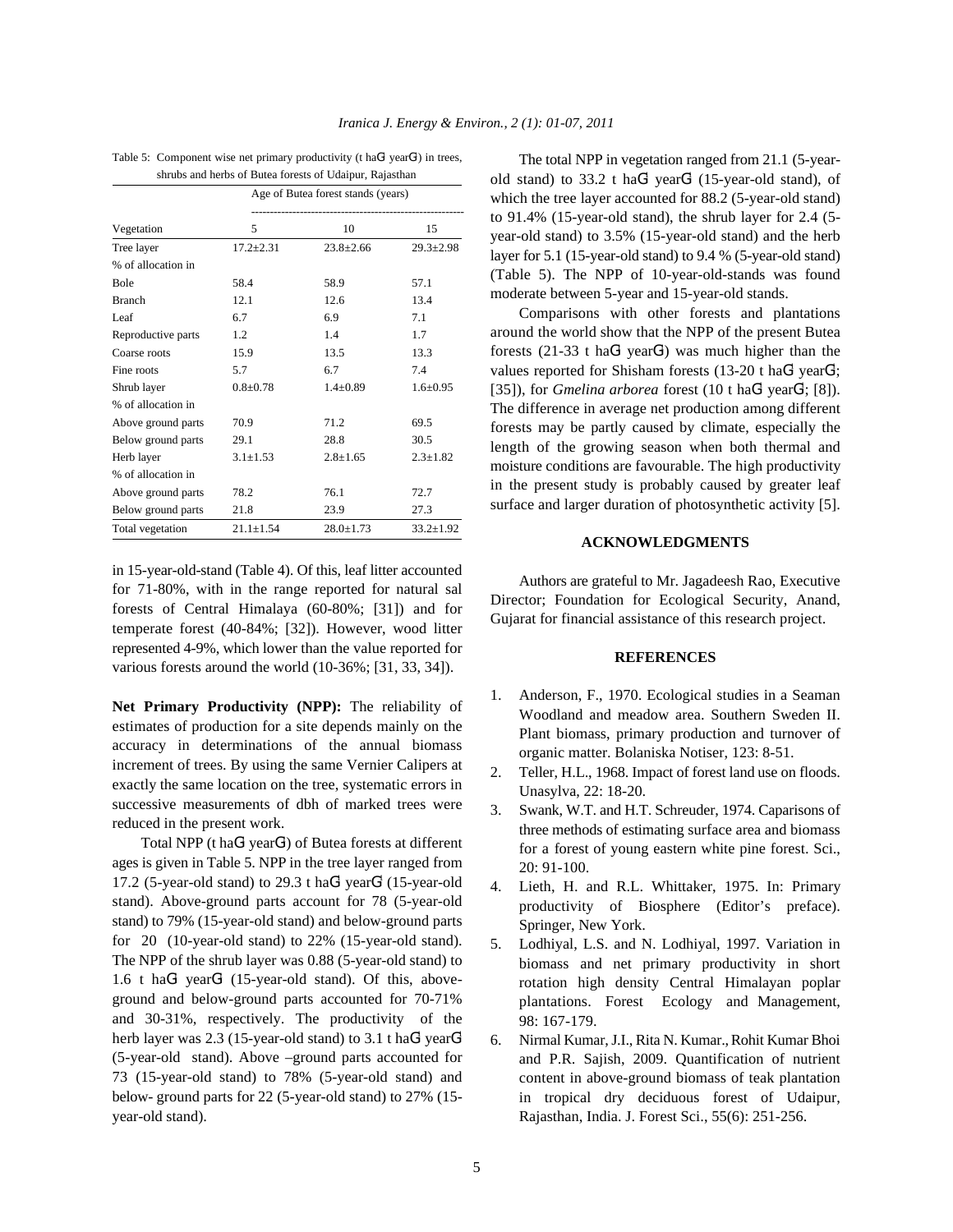- 7. Nirmal Kumar, J.I., Rita N. Kumar., P.R. Sajish and 18. Frederick, D.J., H.A.I. Madgwick, G.R. Olnerand Rohit Kumar Bhoi, 2010. Wood and Leaf Litter Decomposition and Nutrient Release from *Tectona grandis* Linn. f. in a Tropical Dry Deciduous Forest of Rajasthan, Western India. J. Forest Sci., 26(1): 17-23.
- 8. Pacholi, R.K., 1997. Biomass productivity and nutrient cycling in *Cassia siamea*, *Dalbergia sissoo* and *Gmelina arborea* plantations. PhD Thesis, Kumaun University, India.
- 9. Nirmal Kumar, J.I., Rita N. Kumar., Kanti Patel and Rohit Kumar Bhoi, 2009. An assessment of Indian fuel wood with regards to properties and environmental impact. Asian J. Energy and Environment, 10(2): 99-107.
- 10. Nirmal Kumar, J.I., Rita N. Kumar., Kanti Patel and Rohit Kumar Bhoi, 2009. An assessment of carbon stock for various land use system in Aravally mountains, Western India. Mitigation and Adaptation Strategies for Global Change: DOI 10.1007/s11027-010-9240-3.
- 11. Nirmal Kumar, J.I., Rita N. Kumar, Kanti Patel and Rohit Kumar Bhoi, 2010. An evaluation of fuel wood properties of some Aravally mountain tree and shrub species of Western India. Biomass and Bioenergy: DOI:10.1016/j.biombioe.2010.08.051.
- 12. Nirmal Kumar, J.I., Rita N. Kumar, Rohit Kumar Bhoi and Kanti Patel, 2010. Seasonal changes of bioelements in the litter and their potential return to green leaves in five species of the Indian tropical dry deciduous forest, Western India. J. Forestry Res., 21(1): 33-38.
- 13. Ovington, J.D., 1962. Quantitative ecology and the woodland ecosystem concept. Advances in Ecological Research. Vol. 1. New York: Academic Press.
- 14. Rawat, Y.S. and J.S. Singh, 1988. Structure and function of oak forest in Central Himalaya: Dry matter dynamics. Annals of Botany, 62: 397.
- 15. Attiwill, P.M., 1979. Nutrient cycling in a *Eucalyptus obliqua* (L'Hent.) forest. III. Growth, biomass and net primary production. Australian J. Botany, 27: 439-458.
- 16. Negi, K.S., Y.S. Rawat and J.S. Singh, 1983. Estimation of biomass and nutrient storage in a Himalayan moist temperate forest. Canadian J. Forest Res., 13: 1185-1196.
- 17. Frederick, D.J., H.A.I. Madgwick, M.F. Jurgenson and G.R. Oliver, 1985a. Dry matter content and nutrient distribution in an age series of *Eucalyptus regnans* plantations in New Zealand. New Zealand J. Forestry Sci., 15: 158-179.
- and M.F. Jurgenson, 1985b. Dry matter and nutrient content of 8-year-old *Eucalyptus saligna* growing of Tahoka forest. New Zealand J. Forestry Sci., 15: 251-254.
- 19. Harris, W.F., D. Santantonio and D. Mcginty, 1980. The dynamic belowground ecosystem. In Forests: Fresh perspectives from Ecosystem Analysis, ed. R.H. Waring, pp: 119-130. Oregon State University Press, Corvallis, Oregon.
- 20. Santantonio, D., R.K. Hermann and W.S. Overton, 1977. Root biomass studies in forest ecosystems. Pedobiologia, 17: 1-31.
- 21. Lodhiyal, L.S., R.P. Singh and S.P. Singh, 1995. Structure and function of an age series of poplar plantations in Central Himalaya. I. Dry matter dynamics. Annals of Botany, 76: 191-199.
- 22. Bargali, S.S., S.P. Singh and R.P. Singh, 1992. Structure and function of an age series of eucalypt plantations in Central Himalaya. I. Dry matter dynamics. Annals of Botany, 69: 405-411.
- 23. Ovington, J.D., 1965. Organic production, turnover and mineral cycling. Biological Review, 40: 295-336.
- 24. Monk, C.D., G.D. Child and S.A. Nicholson, 1970. Biomass, litter and leaf surface area estimates of an Oak Hickory forest. Oikos, 21: 138-141.
- 25. Reiners, W.A. and N.M. Reiners, 1970. Energy and nutrient dynamics of forest floors in three Minnesota forests. J. Ecol., 58: 497-519.
- 26. Richards, B.N. and J.L. Charley, 1977. Carbon and nitrogen flux through native forest floors. In Proceedings of Nutrient Cycling in Indigenous Forest Ecosystems Symposium, pp: 65-82. CSIRO Division Land Resources Management, Perth, Australia.
- 27. Attiwill, P.M., H.B. Guthrie and R. Leuning, 1978. Nutrient cycling in an *Eucalyptus obliqua* (L' Herit) forest. I. Litter production and nutrient return. Australian J. Botany, 26: 76-91.
- 28. Feller, M.C., 1980. Biomass and nutrient distribution in two eucalypt forest ecosystems. Australian J. Ecol., 5: 309-333.
- 29. Chaturvedi, O.P. and J.S. Singh, 1987a. A quantitative study of the forest floor biomass, litter fall and nutrient return in a *Pinus roxburghii* forest in Kumaun Himalaya. Vegetatio, 71: 97-106.
- 30. Bradstock, R., 1981. Biomass in an age series of *Eucalyptus grandis* plantation. Australian J. Forest Res., 11: 111-127.